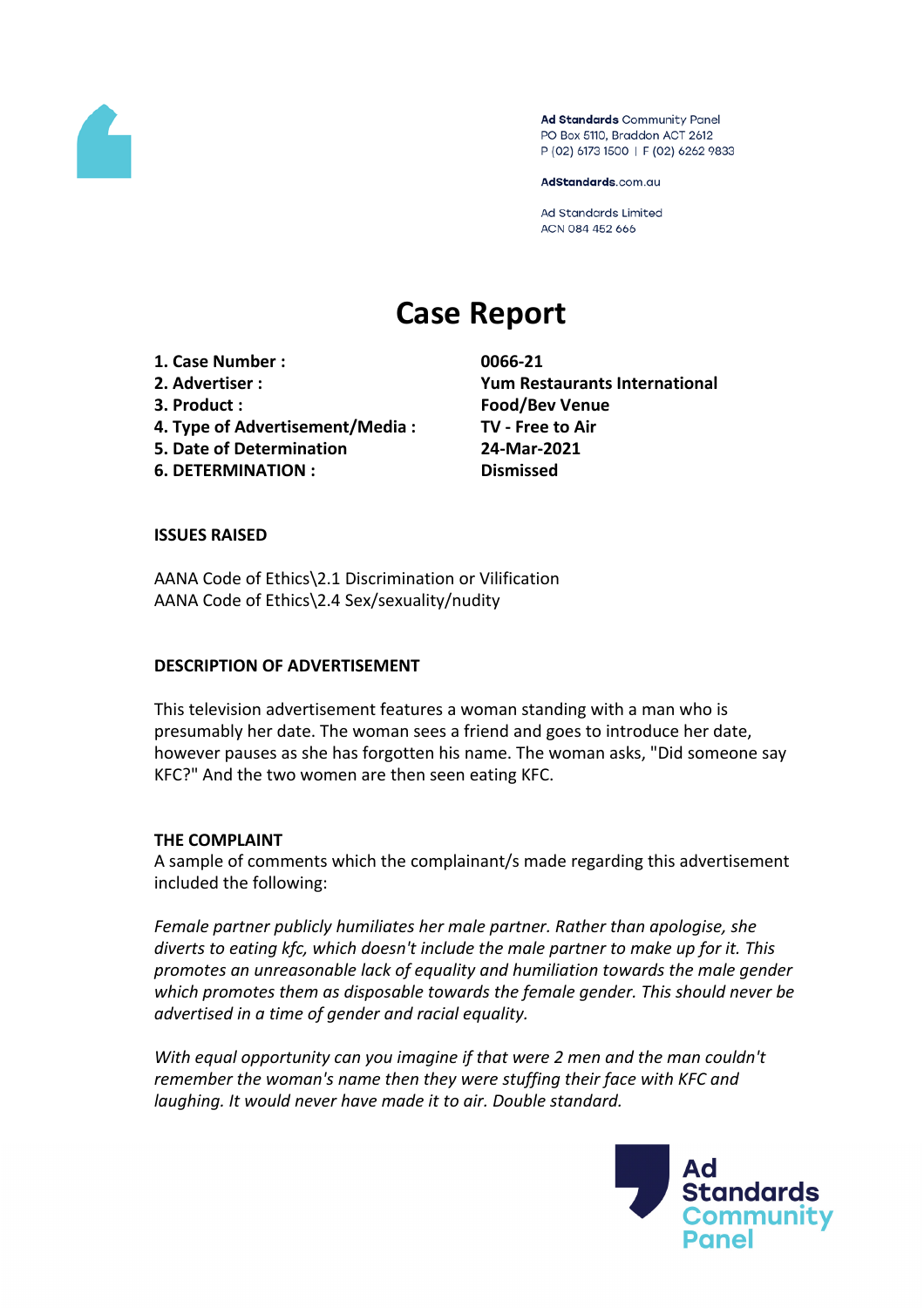

#### **THE ADVERTISER'S RESPONSE**

Comments which the advertiser made in response to the complainant/s regarding this advertisement include the following:

*The Advertisement to which the Complainant refers to is a retail television advertisement for the KFC brand and the Tower Burger (Advertisement). The Advertisement is targeted at adults and will be advertised until 22 March 2021.*

*The Advertisement opens with a couple on their first date walking out of a movie theatre. The woman has her arm around her date. She hears a friend call out to stop them and asks her who her date is. The woman is startled and turns to introduce her date, but in that moment, forgets his name. The male looks at her with a smile that quickly turns to astonishment when he realises she has forgotten his name.*

*Our protagonist, completely embarrassed lightens the moment by saying, "Did someone say KFC?"*

*The complaints and relevant codes*

*The Complainant has expressed concern that the Advertisement promotes discrimination or vilification based on gender.*

*The following concerns are cited in the complaints:*

*AANA Code of Ethics\2.1 - Discrimination or vilification of gender*

*No depiction of discrimination or vilification based on gender*

*The Advertisement depicts a light hearted moment many people have experienced where, in the heat of the moment, you cannot recall the name of the person you are introducing. The characters could be interchangeable in this scenario and the male character is in no way discriminated against or vilified based on his gender. The lead character is clearly embarrassed by her inability to recall her date's name and attempts to shrug off the awkward moment by saying 'Did someone say KFC?' The male character is not depicted in a negative manner at any time throughout the Advertisement.*

*As such, the Advertisement does not contravene section 2.1 of the Code of Ethics.*

*Australian Association of National Advertisers Code of Ethics (Code of Ethics)*

*With respect to section 2 of the Code of Ethics, I note that the Advertisement:*

*does not employ sexual appeal in a way that is exploitative or degrading of any individual or group of people (section 2.2);*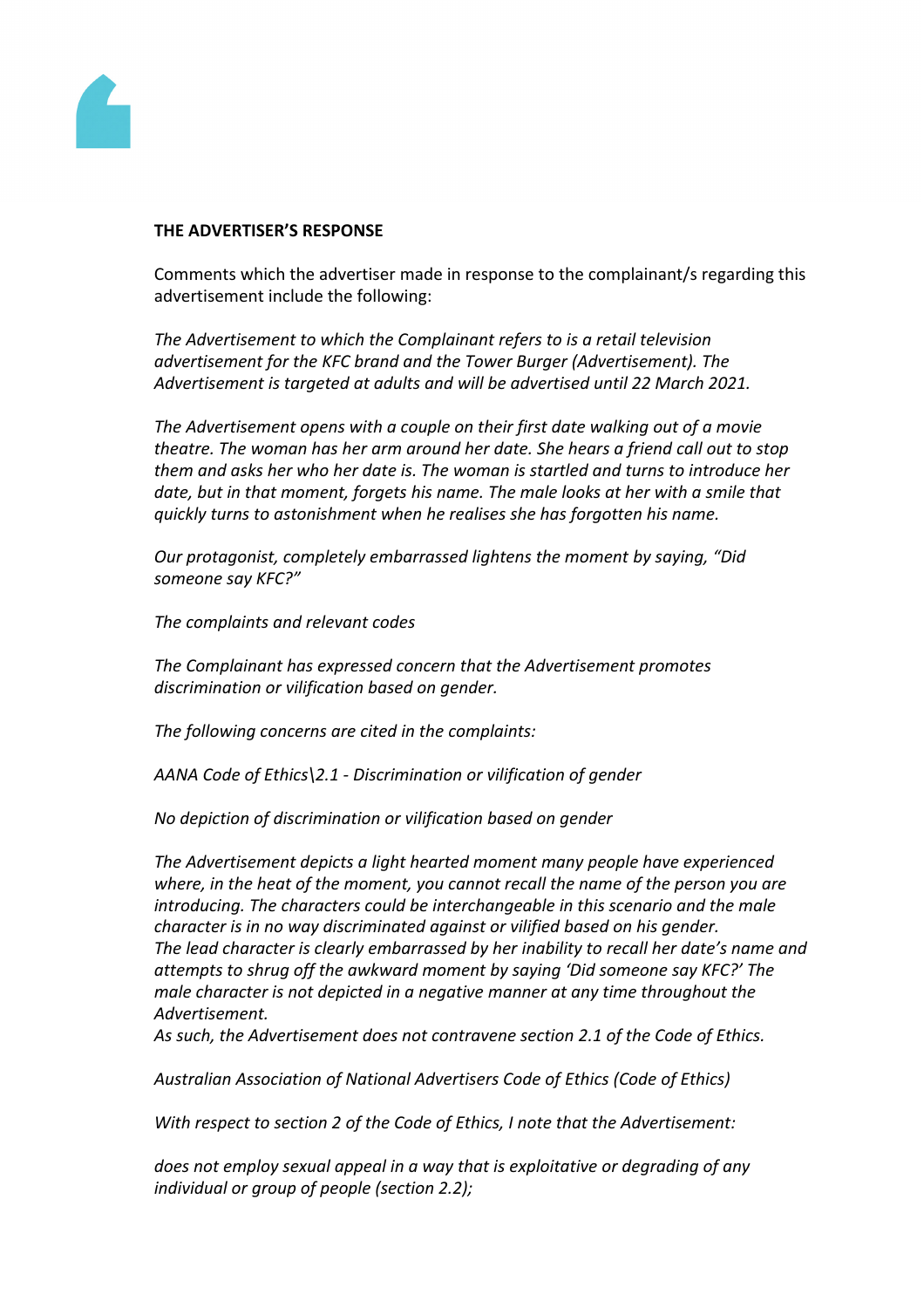

*does not present or portray violence in any way (section 2.3); does not depict or treat sex, sexuality and nudity in any way nor without sensitivity to the relevant audience (section 2.4); does not use language which is inappropriate in the circumstances (section 2.5); does not violate any codes of health and safety (section 2.6); and the Advertisement is clearly distinguishable as an advert and uses KFC branding to that effect (section 2.7).*

*Therefore, for the reasons outlined above, KFC believes that the Advertisement complies with section 2.1 of the Code of Ethics.*

*We trust this addresses the Complainants' concerns.*

# **THE DETERMINATION**

The Ad Standards Community Panel (the Panel) considered whether this advertisement breaches Section 2 of the AANA Code of Ethics (the Code).

The Panel noted the complainants' concerns that the advertisement is humiliating towards the man and promotes men as disposable.

The Panel viewed the advertisement and noted the advertiser's response.

**Section 2.1: Advertising or Marketing Communication shall not portray people or depict material in a way which discriminates against or vilifies a person or section of the community on account of race, ethnicity, nationality, gender, age, sexual preference, religion, disability, mental illness or political belief.**

# **Does the advertisement portray material in a way which discriminates against or vilifies a person on account of gender or nationality?**

The Panel noted the AANA Practice Note which provides guidance on the meaning of: Discrimination - unfair or less favourable treatment Vilification - humiliates, intimidates, incites hatred, contempt or ridicule Gender - male, female or trans-gender characteristics.

The Panel noted that the impression of the advertisement is that the couple are on a first date, rather than have been dating for a period of time.

The Panel noted that the woman forgot the name of a person that she was on a firstdate with after seeing a lengthy movie with him. The Panel considered that this is a relatable scenario, and is not a serious comment on the value of the man in the advertisement, or men in general.

The Panel considered that the gender of the man is not referred to in any way, and there is no suggestion that the woman forgot his name on account of his gender.